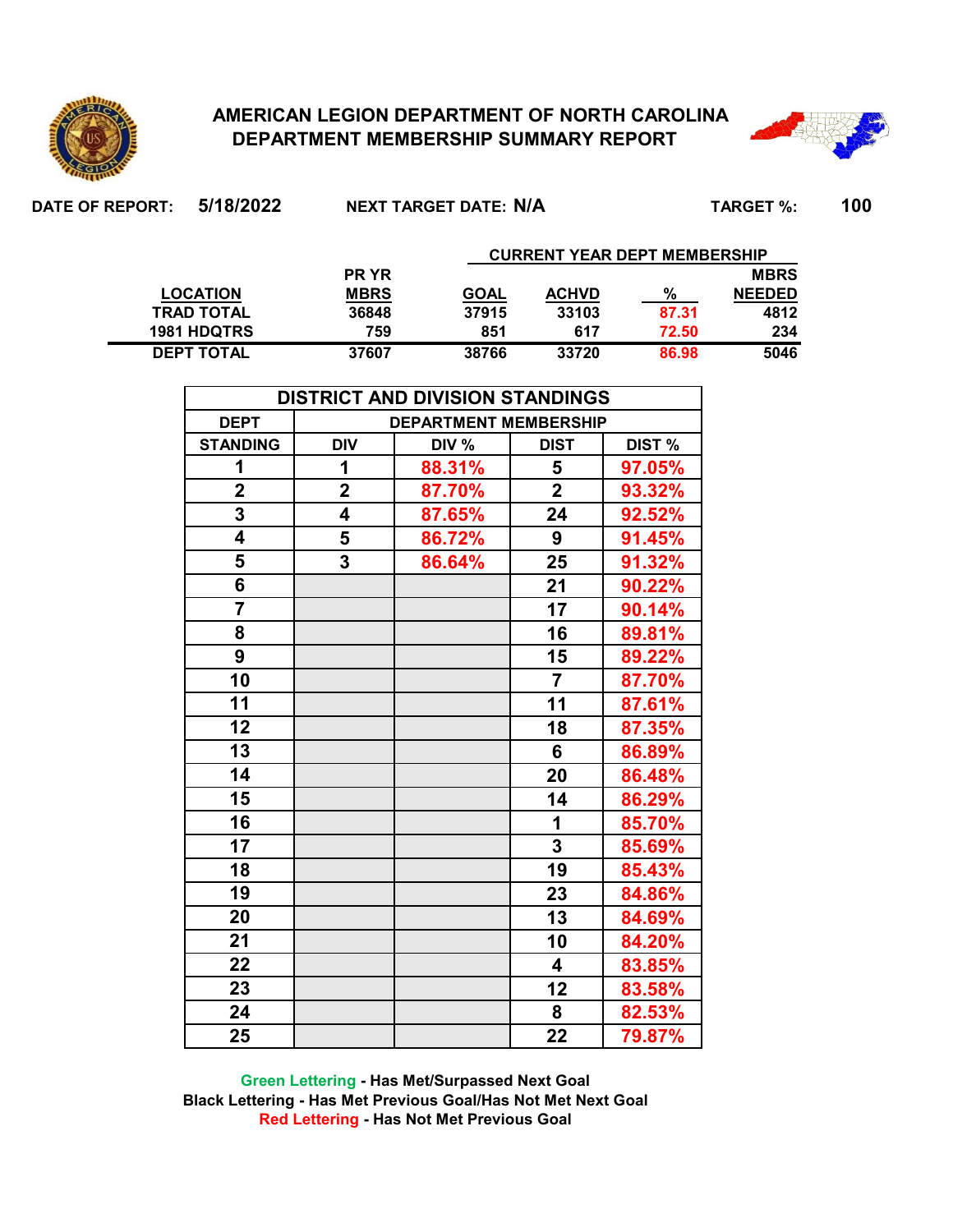|                         | 2021         |            |      |                               |                  | 2022           |                  |              |                                      |                |         |
|-------------------------|--------------|------------|------|-------------------------------|------------------|----------------|------------------|--------------|--------------------------------------|----------------|---------|
| Location                | <b>Achvd</b> | <b>CPR</b> | Goal | <b>New</b>                    | <b>PUFL</b>      | <b>Trad</b>    |                  |              | HQ Trf Achvd Achvd % Retain Retain % |                |         |
|                         |              |            |      | Division 1, District 1        |                  |                |                  |              |                                      |                |         |
| Ahoskie 102             | 167          | No         | 178  | 0                             | 19               | 112            | $\mathbf{1}$     | 132          | 74.16%                               | 131            | 78.44%  |
| Coinjock 288            | 208          | Yes        | 209  | 9                             | 12               | 162            | $\mathbf 0$      | 183          | 87.56%                               | 174            | 83.65%  |
| Columbia 182            | 58           | No         | 59   | 1                             | $\mathbf 0$      | 46             | $\mathbf 0$      | 47           | 79.66%                               | 46             | 79.31%  |
| Edenton 40              | 288          | No         | 293  | 12                            | 28               | 227            | 12               | 279          | 95.22%                               | 255            | 88.54%  |
| Elizabeth City 223      | 102          | Yes        | 112  | 10                            | $\mathbf{1}$     | 84             | $\mathbf 0$      | 95           | 85.20%                               | 85             | 83.33%  |
| Elizabeth City 84       | 120          | Yes        | 121  | $\mathbf{1}$                  | 10               | 76             | $\mathbf 0$      | 87           | 71.90%                               | 86             | 71.67%  |
| Hertford 126            | 125          | No         | 131  | 6                             | 8                | 110            | $\mathbf 0$      | 124          | 94.66%                               | 118            | 94.40%  |
| Hertford 362            | 38           | No         | 41   | $\overline{2}$                | $\overline{2}$   | 36             | $\mathbf 0$      | 40           | 97.56%                               | 38             | 100.00% |
| Manteo 26               | 134          | No         | 135  | 1                             | 17               | 101            | $\mathbf{1}$     | 120          | 88.89%                               | 118            | 88.06%  |
| Moyock 531              | 60           | No         | 61   | 0                             | 5                | 36             | 0                | 41           | 67.21%                               | 41             | 68.33%  |
| <b>District Total</b>   | 1300         |            | 1340 | 42                            | 102              | 990            | 14               | 1148         | 85.70%                               | 1092           | 84.00%  |
|                         |              |            |      | <b>Division 1, District 2</b> |                  |                |                  |              |                                      |                |         |
| Creswell 391            | 32           | No         | 36   | 0                             | 1                | 30             | $\mathbf 0$      | 31           | 86.11%                               | 31             | 96.88%  |
| Enfield 325             | 17           | No         | 18   | $\mathbf 0$                   | $\overline{2}$   | $\overline{7}$ | $\mathbf 0$      | $\mathbf{9}$ | 50.00%                               | $\overline{9}$ | 52.94%  |
| Hamilton 131            | 59           | No         | 61   | 0                             | 6                | 48             | $\mathbf 0$      | 54           | 89.26%                               | 54             | 91.53%  |
| Littleton 308           | 55           | Yes        | 56   | 3                             | $\mathbf{1}$     | 49             | $\mathbf 0$      | 53           | 94.64%                               | 50             | 90.91%  |
| Littleton 425           | 67           | No         | 68   | 0                             | 8                | 53             | $\mathbf 0$      | 61           | 89.71%                               | 61             | 91.04%  |
| Plymouth 164            | 60           | No         | 62   | 1                             | 5                | 55             | $\mathbf 0$      | 61           | 98.39%                               | 60             | 100.00% |
| Rich Square 111         | 21           | No         | 26   | $\mathbf 0$                   | $\pmb{0}$        | 21             | $\mathbf 0$      | 21           | 82.35%                               | 21             | 100.00% |
| Roanoke Rapids 38       | 103          | No         | 108  | 13                            | 9                | 107            | $\overline{2}$   | 131          | 121.30%                              | 116            | 112.62% |
| <b>Scotland Neck 34</b> | 16           | No         | 19   | 1                             | $\boldsymbol{0}$ | 14             | $\mathbf 0$      | 15           | 81.08%                               | 14             | 87.50%  |
| Weldon 407              | 13           | No         | 15   | $\mathbf 0$                   | 3                | 2              | $\mathbf 0$      | 5            | 33.33%                               | 5              | 38.46%  |
| Windsor 37              | 25           | No         | 27   | 0                             | $\pmb{0}$        | 20             | $\mathbf 0$      | 20           | 75.47%                               | 20             | 80.00%  |
| <b>District Total</b>   | 468          |            | 494  | 18                            | 35               | 406            | $\overline{2}$   | 461          | 93.32%                               | 441            | 94.23%  |
|                         |              |            |      | <b>Division 1, District 3</b> |                  |                |                  |              |                                      |                |         |
| Ayden 289               | 31           | No         | 32   | 2                             | 3                | 20             | 0                | 25           | 78.13%                               | 23             | 74.19%  |
| Belhaven 249            | 49           | No         | 50   | $\pmb{0}$                     | $\mathbf{1}$     | 38             | $\pmb{0}$        | 39           | 78.00%                               | 39             | 79.59%  |
| Farmville 151           | 25           | No         | 26   | 1                             | 5                | 13             | $\mathbf 0$      | 19           | 73.08%                               | 18             | 72.00%  |
| Farmville 372           | 5            | No         | 15   | $\mathbf 0$                   | $\overline{2}$   | 3              | $\pmb{0}$        | 5            | 33.33%                               | 5              | 100.00% |
| Greenville 160          | 23           | No         | 24   | 5                             | $\mathbf 1$      | 15             | $\pmb{0}$        | 21           | 87.50%                               | 16             | 69.57%  |
| Greenville 39           | 354          | No         | 355  | 3                             | 45               | 255            | 3                | 306          | 86.20%                               | 300            | 84.75%  |
| Swan Quarter 226        | 14           | No         | 17   | $\mathbf 0$                   | $\pmb{0}$        | 16             | $\mathbf 1$      | 17           | 103.03%                              | 16             | 114.29% |
| Washington 15           | 134          | Yes        | 135  | 4                             | 11               | 108            | $\overline{2}$   | 125          | 92.59%                               | 119            | 88.81%  |
| Washington 263          | 34           | No         | 35   | 2                             | 4                | 27             | $\boldsymbol{0}$ | 33           | 94.29%                               | 31             | 91.18%  |
| <b>District Total</b>   | 669          |            | 689  | 17                            | 72               | 495            | 6                | 590          | 85.69%                               | 567            | 84.75%  |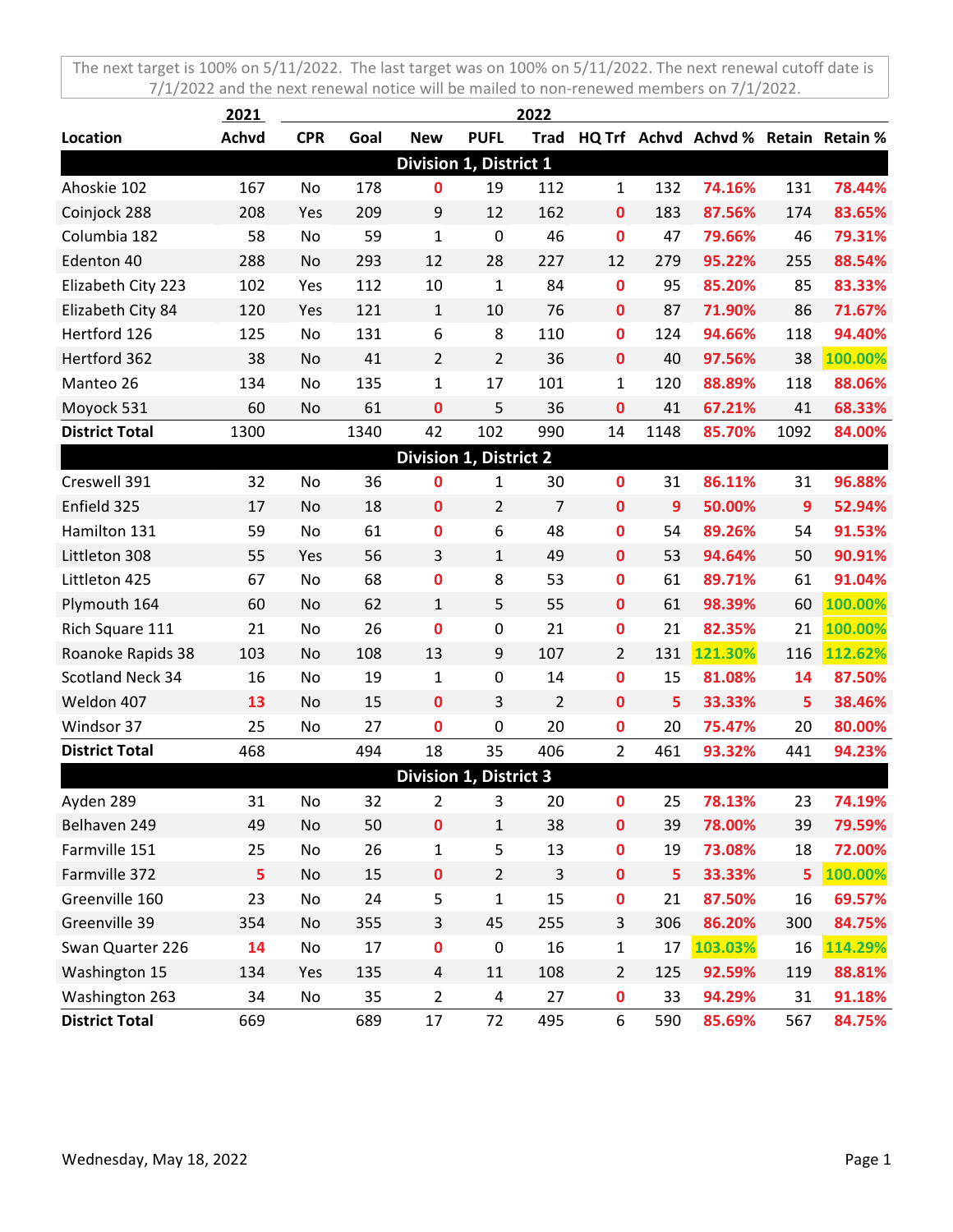|                       | 2021         |            |      |                         |                               | 2022        |              |      |                                      |      |         |
|-----------------------|--------------|------------|------|-------------------------|-------------------------------|-------------|--------------|------|--------------------------------------|------|---------|
| Location              | <b>Achvd</b> | <b>CPR</b> | Goal | <b>New</b>              | <b>PUFL</b>                   | <b>Trad</b> |              |      | HQ Trf Achvd Achvd % Retain Retain % |      |         |
|                       |              |            |      |                         | Division 1, District 4        |             |              |      |                                      |      |         |
| Elm City 153          | 45           | No         | 50   | 1                       | $\overline{4}$                | 32          | $\mathbf{0}$ | 37   | 74.75%                               | 36   | 80.00%  |
| Middlesex 278         | 46           | No         | 47   | $\mathbf 0$             | $\mathbf 0$                   | 37          | $\mathbf 0$  | 37   | 78.72%                               | 37   | 80.43%  |
| Nashville 110         | 161          | No         | 171  | 8                       | 8                             | 142         | $\mathbf 0$  | 158  | 92.40%                               | 150  | 93.17%  |
| Nashville 293         | 75           | No         | 76   | 5                       | $\overline{4}$                | 52          | $\mathbf{0}$ | 61   | 80.26%                               | 56   | 74.67%  |
| Rocky Mount 58        | 228          | No         | 233  | $\overline{2}$          | 14                            | 166         | 0            | 182  | 78.11%                               | 180  | 78.95%  |
| Spring Hope 396       | 18           | No         | 20   | 3                       | $\mathbf{1}$                  | 17          | $\mathbf 0$  | 21   | 105.00%                              | 18   | 100.00% |
| Spring Hope 91        | 19           | No         | 21   | 1                       | $\pmb{0}$                     | 17          | 0            | 18   | 87.80%                               | 17   | 89.47%  |
| Stantonsburg 245      | 12           | No         | 15   | $\mathbf{1}$            | $\mathbf 0$                   | 10          | $\bf{0}$     | 11   | 73.33%                               | 10   | 83.33%  |
| Tarboro 19            | 126          | No         | 133  | 6                       | 14                            | 82          | 1            | 103  | 77.74%                               | 96   | 76.19%  |
| Wilson 13             | 213          | No         | 215  | 8                       | 20                            | 156         | $\mathbf 0$  | 184  | 85.78%                               | 176  | 82.63%  |
| Wilson 17             | 74           | Yes        | 80   | 1                       | 6                             | 69          | 0            | 76   | 95.00%                               | 75   | 101.35% |
| <b>District Total</b> | 1017         |            | 1059 | 36                      | 71                            | 780         | 1            | 888  | 83.85%                               | 851  | 83.68%  |
|                       |              |            |      |                         | <b>Division 1, District 5</b> |             |              |      |                                      |      |         |
| Creedmoor 161         | 50           | No         | 51   | 6                       | 3                             | 33          | $\mathbf{1}$ | 43   | 84.31%                               | 36   | 72.00%  |
| Franklinton 52        | 242          | No         | 248  | 4                       | 11                            | 199         | 4            | 218  | 87.90%                               | 210  | 86.78%  |
| Henderson 60          | 129          | Yes        | 130  | 11                      | 3                             | 119         | 4            | 137  | 105.38%                              | 122  | 94.57%  |
| Louisburg 105         | 98           | No         | 101  | $\overline{7}$          | 6                             | 87          | 0            | 100  | 99.01%                               | 93   | 94.90%  |
| Louisburg 228         | 20           | No         | 21   | 0                       | $\mathbf 0$                   | 21          | $\mathbf{0}$ | 21   | 102.44%                              | 21   | 105.00% |
| Oxford 90             | 70           | No         | 72   | $\overline{\mathbf{4}}$ | 10                            | 53          | 0            | 67   | 93.06%                               | 63   | 90.00%  |
| Roxboro 138           | 207          | No         | 208  | 26                      | 13                            | 181         | 0            | 220  | 105.77%                              | 194  | 93.72%  |
| <b>Warrenton 547</b>  | 32           | <b>No</b>  | 33   | 4                       | $\mathbf 0$                   | 28          | 0            | 32   | 96.97%                               | 28   | 87.50%  |
| <b>District Total</b> | 848          |            | 864  | 62                      | 46                            | 721         | 9            | 838  | 97.05%                               | 767  | 90.45%  |
| <b>Division Total</b> | 4302         |            | 4445 | 175                     | 326                           | 3392        | 32           | 3925 | 88.31%                               | 3718 | 86.42%  |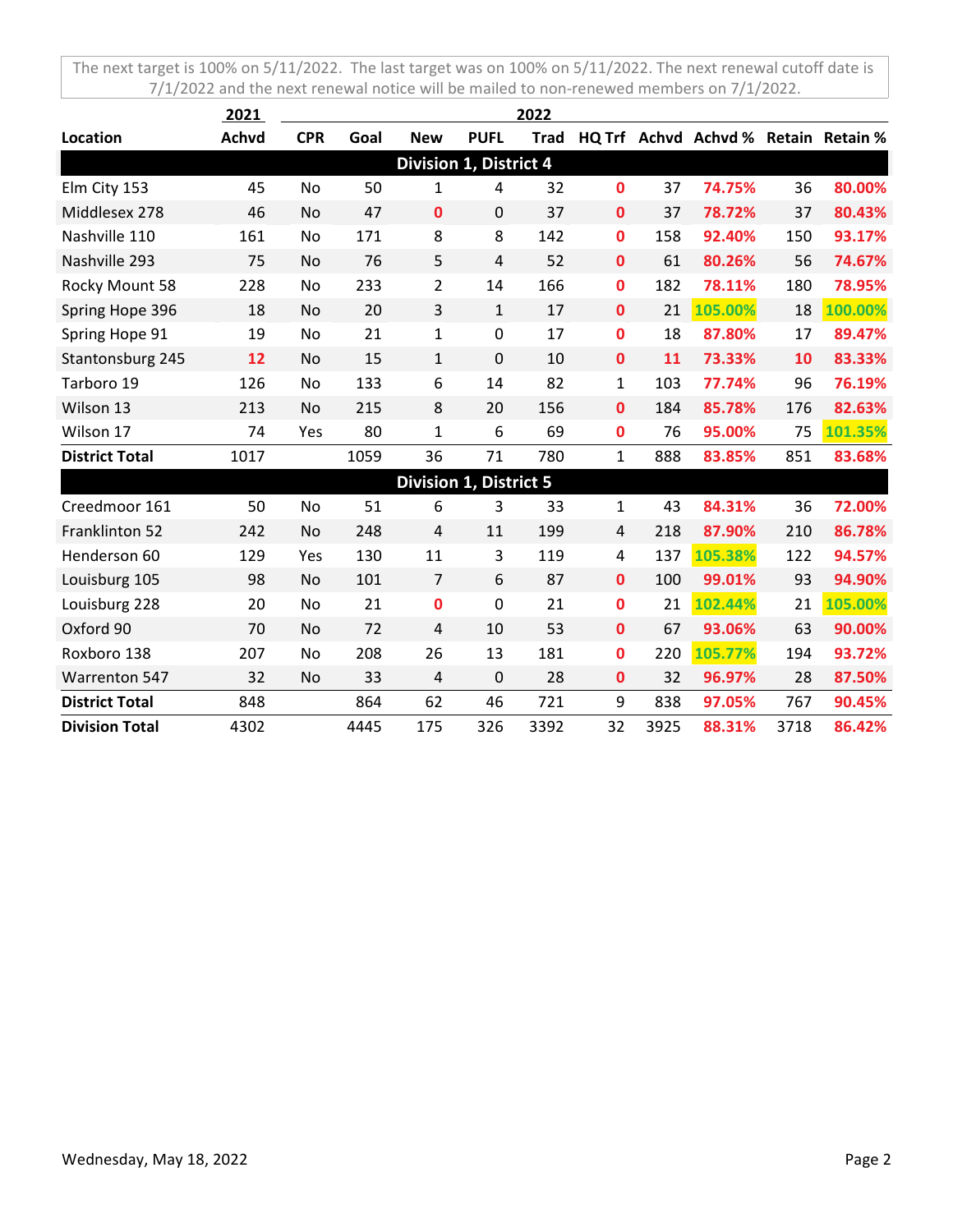|                       | 2021         |            |      |                         |                               | 2022 |                |      |                                           |      |         |
|-----------------------|--------------|------------|------|-------------------------|-------------------------------|------|----------------|------|-------------------------------------------|------|---------|
| Location              | <b>Achvd</b> | <b>CPR</b> | Goal | <b>New</b>              | <b>PUFL</b>                   |      |                |      | Trad HQ Trf Achvd Achvd % Retain Retain % |      |         |
|                       |              |            |      |                         | <b>Division 2, District 6</b> |      |                |      |                                           |      |         |
| Beaufort 99           | 96           | Yes        | 97   | 5                       | $\overline{7}$                | 63   | $\mathbf 0$    | 75   | 77.32%                                    | 70   | 72.92%  |
| Jacksonville 265      | 414          | Yes        | 415  | 29                      | 47                            | 296  | 8              | 380  | 91.57%                                    | 343  | 82.85%  |
| Morehead City 46      | 203          | No         | 211  | 7                       | 32                            | 133  | $\mathbf 0$    | 172  | 81.52%                                    | 165  | 81.28%  |
| New Bern 24           | 234          | Yes        | 238  | 6                       | 38                            | 152  | $\mathbf{1}$   | 197  | 82.77%                                    | 190  | 81.20%  |
| New Bern 539          | 225          | <b>No</b>  | 226  | 55                      | 25                            | 154  | 3              | 237  | 104.87%                                   | 179  | 79.56%  |
| Newport 203           | 143          | No         | 144  | $\mathbf{1}$            | 16                            | 104  | $\overline{4}$ | 125  | 86.81%                                    | 120  | 83.92%  |
| Pollocksville 64      | 76           | No         | 87   | $\overline{2}$          | 6                             | 48   | $\mathbf 0$    | 56   | 64.37%                                    | 54   | 71.05%  |
| Swansboro 78          | 161          | No         | 162  | $\mathbf 0$             | 15                            | 114  | 0              | 129  | 79.63%                                    | 129  | 80.12%  |
| Trenton 154           | 45           | No         | 49   | $\overline{2}$          | $\mathbf 0$                   | 42   | $\mathbf 0$    | 44   | 90.72%                                    | 42   | 93.33%  |
| <b>District Total</b> | 1597         |            | 1629 | 107                     | 186                           | 1106 | 16             | 1415 | 86.89%                                    | 1292 | 80.90%  |
|                       |              |            |      |                         | Division 2, District 7        |      |                |      |                                           |      |         |
| Albertson 379         | 81           | No         | 83   | 3                       | 5                             | 64   | $\bf{0}$       | 72   | 86.75%                                    | 69   | 85.19%  |
| Beulaville 511        | 39           | No         | 48   | $\bf{0}$                | $\overline{2}$                | 52   | 0              | 54   | 113.68%                                   | 54   | 138.46% |
| Falling Creek 504     | 37           | No         | 38   | 0                       | 3                             | 19   | 0              | 22   | 57.89%                                    | 22   | 59.46%  |
| Fremont 184           | 21           | No         | 24   | $\bf{0}$                | $\mathbf 0$                   | 14   | $\mathbf{0}$   | 14   | 58.33%                                    | 14   | 66.67%  |
| Goldsboro 11          | 367          | No         | 368  | 36                      | 39                            | 283  | $\mathbf{1}$   | 359  | 97.55%                                    | 322  | 87.74%  |
| Goldsboro 215         | 112          | No         | 113  | $\bf{0}$                | 10                            | 68   | $\bf{0}$       | 78   | 69.03%                                    | 78   | 69.64%  |
| Kenansville 329       | 18           | No         | 19   | 4                       | $\mathbf 0$                   | 16   | $\mathbf 0$    | 20   | 105.26%                                   | 16   | 88.89%  |
| Kinston 219           | 74           | No         | 75   | 12                      | 3                             | 52   | $\bf{0}$       | 67   | 89.33%                                    | 55   | 74.32%  |
| Kinston 43            | 141          | No         | 146  | 6                       | 10                            | 102  | $\mathbf 0$    | 118  | 81.10%                                    | 112  | 79.43%  |
| LaGrange 546          | 19           | No         | 21   | $\bf{0}$                | $\mathbf 0$                   | 15   | $\mathbf{0}$   | 15   | 71.43%                                    | 15   | 78.95%  |
| Mount Olive 103       | 73           | No         | 76   | $\overline{7}$          | $\overline{7}$                | 57   | $\mathbf 0$    | 71   | 93.42%                                    | 64   | 87.67%  |
| Pikeville 541         | 45           | No         | 46   | 6                       | $\overline{7}$                | 30   | $\overline{2}$ | 45   | 97.83%                                    | 37   | 82.22%  |
| Snow Hill 536         | 43           | No         | 44   | $\mathbf 0$             | $\mathbf{1}$                  | 32   | 0              | 33   | 75.00%                                    | 33   | 76.74%  |
| Snow Hill 94          | 121          | Yes        | 133  | $\overline{\mathbf{4}}$ | 9                             | 99   | 5              | 117  | 87.97%                                    | 108  | 89.26%  |
| Wallace 156           | 69           | No         | 70   | $\mathbf 0$             | $\overline{4}$                | 56   | $\mathbf 0$    | 60   | 85.71%                                    | 60   | 86.96%  |
| Walstonburg 332       | 37           | <b>No</b>  | 41   | $\overline{4}$          | $\overline{2}$                | 21   | $\bf{0}$       | 27   | 66.67%                                    | 23   | 62.16%  |
| Warsaw 127            | 25           | No         | 26   | $\overline{2}$          | $\overline{2}$                | 25   | 0              | 29   | 111.54%                                   | 27   | 108.00% |
| <b>District Total</b> | 1322         |            | 1370 | 84                      | 104                           | 1005 | 8              | 1201 | 87.70%                                    | 1109 | 83.89%  |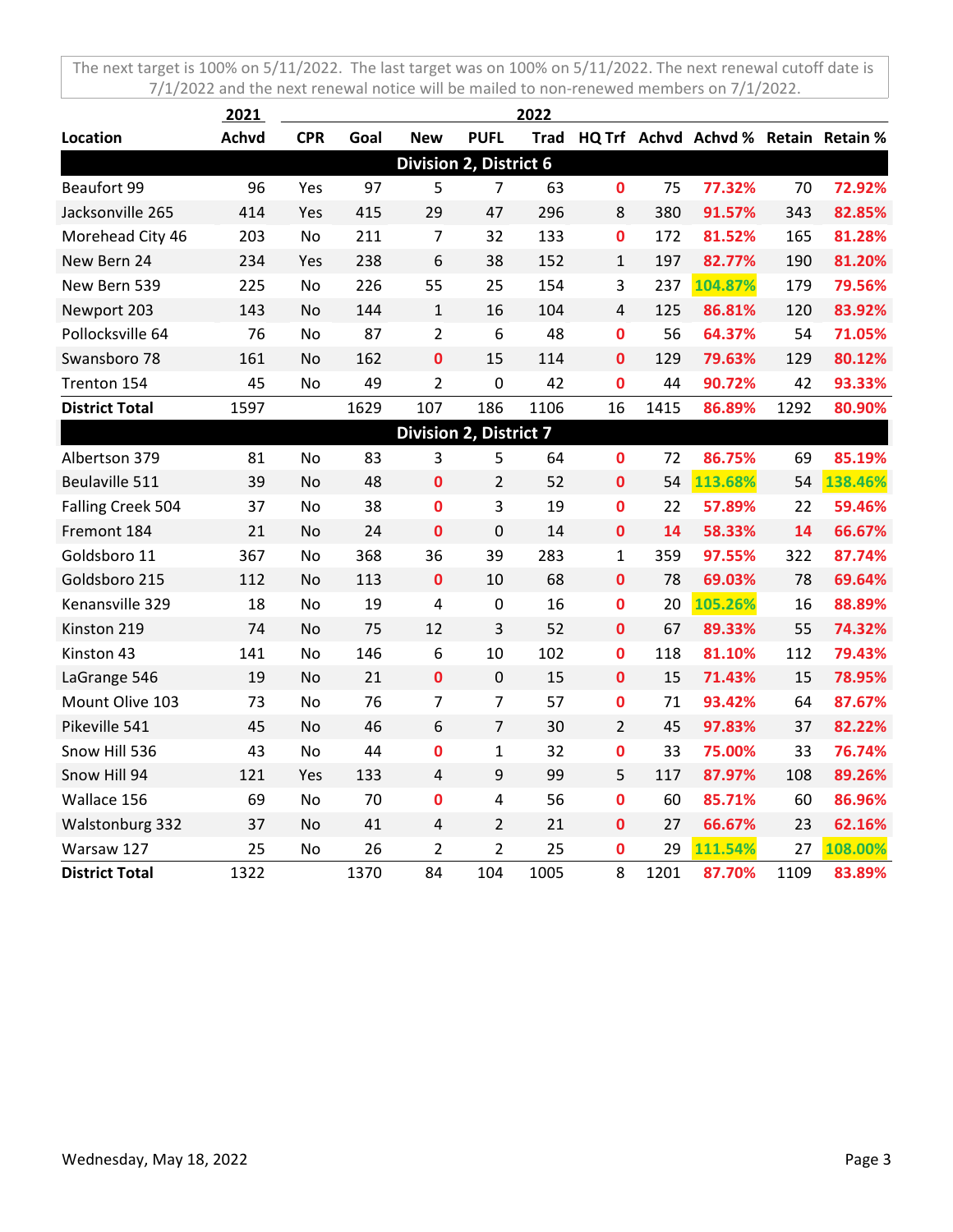|                       | 2021         |            |      |                |                               | 2022 |                |      |                                      |      |         |
|-----------------------|--------------|------------|------|----------------|-------------------------------|------|----------------|------|--------------------------------------|------|---------|
| Location              | <b>Achvd</b> | <b>CPR</b> | Goal | <b>New</b>     | <b>PUFL</b>                   | Trad |                |      | HQ Trf Achvd Achvd % Retain Retain % |      |         |
|                       |              |            |      |                | <b>Division 2, District 8</b> |      |                |      |                                      |      |         |
| Clinton 22            | 44           | No         | 45   | 0              | 3                             | 27   | $\bf{0}$       | 30   | 66.67%                               | 30   | 68.18%  |
| Clinton 319           | 92           | No         | 93   | $\mathbf 0$    | 5                             | 76   | $\mathbf 0$    | 81   | 87.57%                               | 81   | 88.04%  |
| Fayetteville 202      | 402          | No         | 401  | 17             | 54                            | 238  | $\overline{2}$ | 311  | 77.56%                               | 292  | 72.64%  |
| Fayetteville 32       | 562          | No         | 578  | 35             | 84                            | 311  | $\mathbf{1}$   | 431  | 74.57%                               | 395  | 70.28%  |
| Fayetteville 525      | 357          | No         | 358  | 82             | 39                            | 296  | $\mathbf{1}$   | 418  | 116.76%                              | 335  | 93.84%  |
| Garland 502           | 23           | No         | 24   | $\mathbf{1}$   | $\overline{2}$                | 16   | $\mathbf 0$    | 19   | 79.17%                               | 18   | 78.26%  |
| Newton Grove 133      | 27           | No         | 27   | $\bf{0}$       | $\mathbf{1}$                  | 21   | 0              | 22   | 81.48%                               | 22   | 81.48%  |
| Spring Lake 230       | 266          | No         | 320  | 12             | 51                            | 147  | $\mathbf{1}$   | 211  | 65.94%                               | 198  | 74.44%  |
| <b>District Total</b> | 1773         |            | 1846 | 147            | 239                           | 1132 | 5              | 1523 | 82.53%                               | 1371 | 77.33%  |
|                       |              |            |      |                | <b>Division 2, District 9</b> |      |                |      |                                      |      |         |
| Burgaw 165            | 71           | No         | 74   | 0              | 12                            | 49   | $\mathbf 0$    | 61   | 82.99%                               | 61   | 85.92%  |
| Burgaw 294            | 21           | No         | 22   | 5              | $\overline{4}$                | 22   | $\mathbf 0$    | 31   | 140.91%                              | 26   | 123.81% |
| Calabash 503          | 706          | No         | 717  | 29             | 40                            | 575  | 6              | 650  | 90.66%                               | 615  | 87.11%  |
| East Arcadia 521      | 30           | <b>No</b>  | 31   | $\mathbf{1}$   | $\overline{2}$                | 25   | $\mathbf{0}$   | 28   | 90.32%                               | 27   | 90.00%  |
| Elizabethtown 404     | 88           | No         | 96   | 3              | 9                             | 74   | $\mathbf{0}$   | 86   | 90.05%                               | 83   | 94.32%  |
| Fair Bluff 204        | 20           | No         | 21   | $\mathbf 0$    | $\mathbf 0$                   | 18   | $\mathbf 0$    | 18   | 85.71%                               | 18   | 90.00%  |
| Hampstead 167         | 176          | No         | 181  | 4              | 32                            | 107  | 1              | 144  | 79.78%                               | 139  | 78.98%  |
| Leland 68             | 191          | No         | 192  | 19             | 16                            | 160  | 8              | 203  | 105.73%                              | 176  | 92.15%  |
| Oak Island 454        | 67           | No         | 68   | 12             | 3                             | 60   | $\overline{2}$ | 77   | 113.24%                              | 63   | 94.03%  |
| Pleasure Island 129   | 376          | No         | 377  | 37             | 20                            | 312  | 14             | 383  | 101.59%                              | 332  | 88.30%  |
| Shallotte 550         | 68           | No         | 69   | $\overline{2}$ | 6                             | 37   | $\mathbf 0$    | 45   | 65.22%                               | 43   | 63.24%  |
| Southport 213         | 32           | No         | 36   | $\mathbf{1}$   | $\overline{2}$                | 32   | $\mathbf 0$    | 35   | 98.59%                               | 34   | 106.25% |
| Southport 551         | 65           | No         | 66   | 9              | 5                             | 54   | $\overline{2}$ | 70   | 106.06%                              | 59   | 90.77%  |
| St James 543          | 263          | Yes        | 264  | 16             | 16                            | 222  | 3              | 257  | 97.35%                               | 238  | 90.49%  |
| Tabor City 507        | 29           | No         | 30   | $\bf{0}$       | 3                             | 12   | $\mathbf 0$    | 15   | 50.00%                               | 15   | 51.72%  |
| Whiteville 137        | 39           | No         | 45   | $\bf{0}$       | $\overline{2}$                | 23   | $\mathbf 0$    | 25   | 55.56%                               | 25   | 64.10%  |
| Whiteville 233        | 40           | No         | 41   | $\mathbf{1}$   | 0                             | 37   | $\mathbf 0$    | 38   | 92.68%                               | 37   | 92.50%  |
| Wilmington 10         | 806          | Yes        | 816  | 55             | 89                            | 581  | 6              | 731  | 89.64%                               | 670  | 83.13%  |
| Wilmington 545        | 158          | Yes        | 159  | 4              | 17                            | 101  | $\mathbf{1}$   | 123  | 77.36%                               | 118  | 74.68%  |
| <b>District Total</b> | 3246         |            | 3303 | 198            | 278                           | 2501 | 43             | 3020 | 91.45%                               | 2779 | 85.61%  |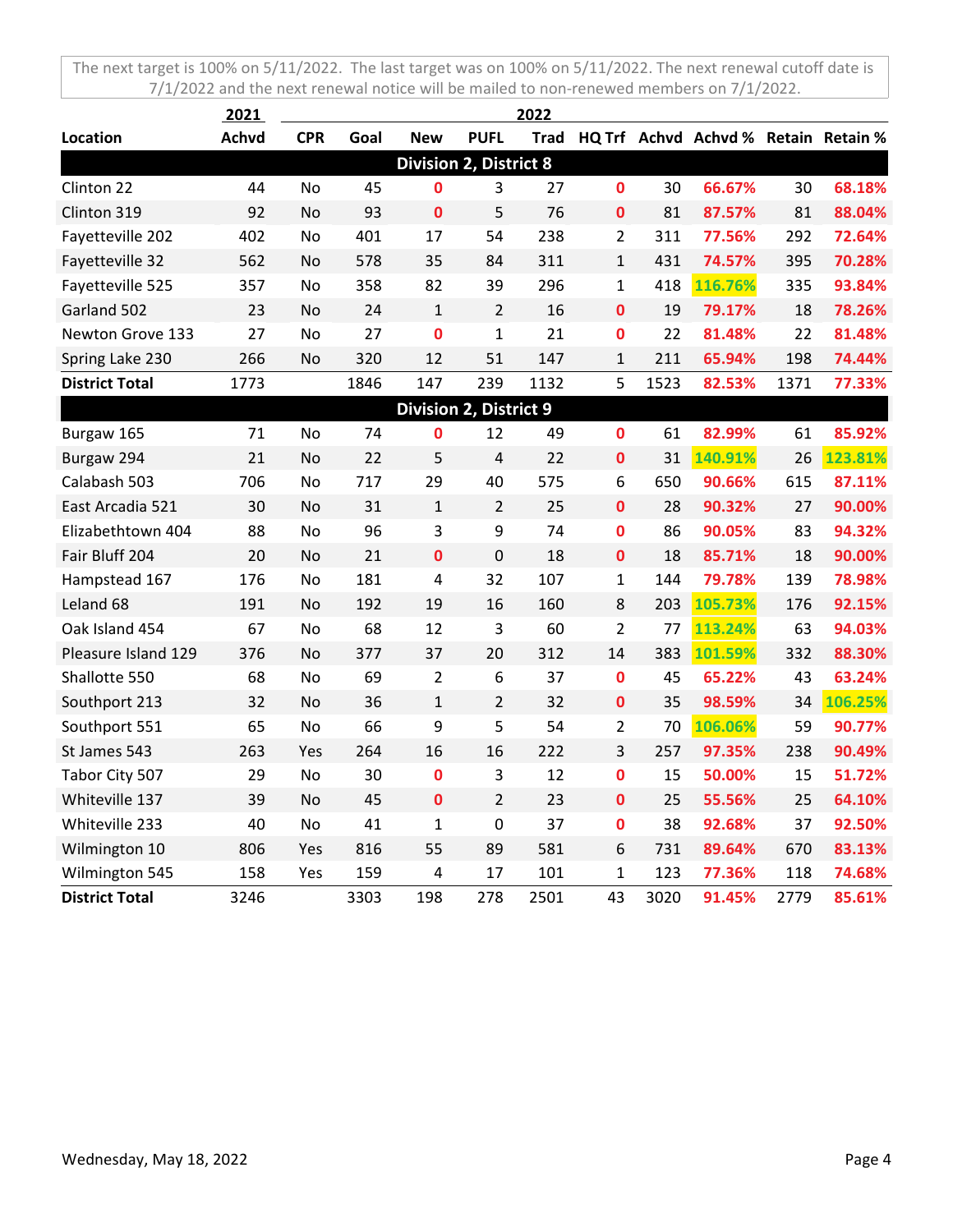|                       | 2021  |            |      |                                |                | 2022 |              |      |                               |      |        |
|-----------------------|-------|------------|------|--------------------------------|----------------|------|--------------|------|-------------------------------|------|--------|
| Location              | Achvd | <b>CPR</b> | Goal | <b>New</b>                     | <b>PUFL</b>    | Trad | HQ Trf       |      | Achyd Achyd % Retain Retain % |      |        |
|                       |       |            |      | <b>Division 2, District 10</b> |                |      |              |      |                               |      |        |
| Fairmont 548          | 19    | No.        | 20   | 0                              | $\mathbf{1}$   | 17   | 0            | 18   | 90.00%                        | 18   | 94.74% |
| Laurinburg 181        | 62    | No.        | 63   | 4                              | 4              | 48   | $\mathbf{0}$ | 56   | 88.89%                        | 52   | 83.87% |
| Laurinburg 50         | 107   | No         | 111  | 1                              | 4              | 100  | $\mathbf{0}$ | 105  | 95.02%                        | 104  | 97.20% |
| Lumberton 42          | 59    | No.        | 60   | $\mathbf{0}$                   | 7              | 39   | $\mathbf{0}$ | 46   | 76.67%                        | 46   | 77.97% |
| Maxton 117            | 31    | No.        | 34   | 0                              | 0              | 22   | 0            | 22   | 64.71%                        | 22   | 70.97% |
| Maxton 214            | 13    | No.        | 15   | 0                              | $\Omega$       | 12   | $\mathbf{0}$ | 12   | 80.00%                        | 12   | 92.31% |
| Pembroke 205          | 30    | No.        | 31   | 0                              | $\overline{2}$ | 23   | $\mathbf{0}$ | 25   | 80.65%                        | 25   | 83.33% |
| Red Springs 35        | 31    | No.        | 32   | 0                              | $\overline{2}$ | 28   | $\mathbf{0}$ | 30   | 93.75%                        | 30   | 96.77% |
| Rowland 271           | 15    | No         | 16   | 0                              | $\mathbf{1}$   | 9    | $\mathbf{0}$ | 10   | 62.50%                        | 10   | 66.67% |
| St Pauls 5            | 42    | No.        | 43   | 0                              | 3              | 30   | 0            | 33   | 77.65%                        | 33   | 78.57% |
| <b>District Total</b> | 409   |            | 424  | 5                              | 24             | 328  | 0            | 357  | 84.20%                        | 352  | 86.06% |
| <b>Division Total</b> | 8347  |            | 8570 | 541                            | 831            | 6072 | 72           | 7516 | 87.70%                        | 6903 | 82.70% |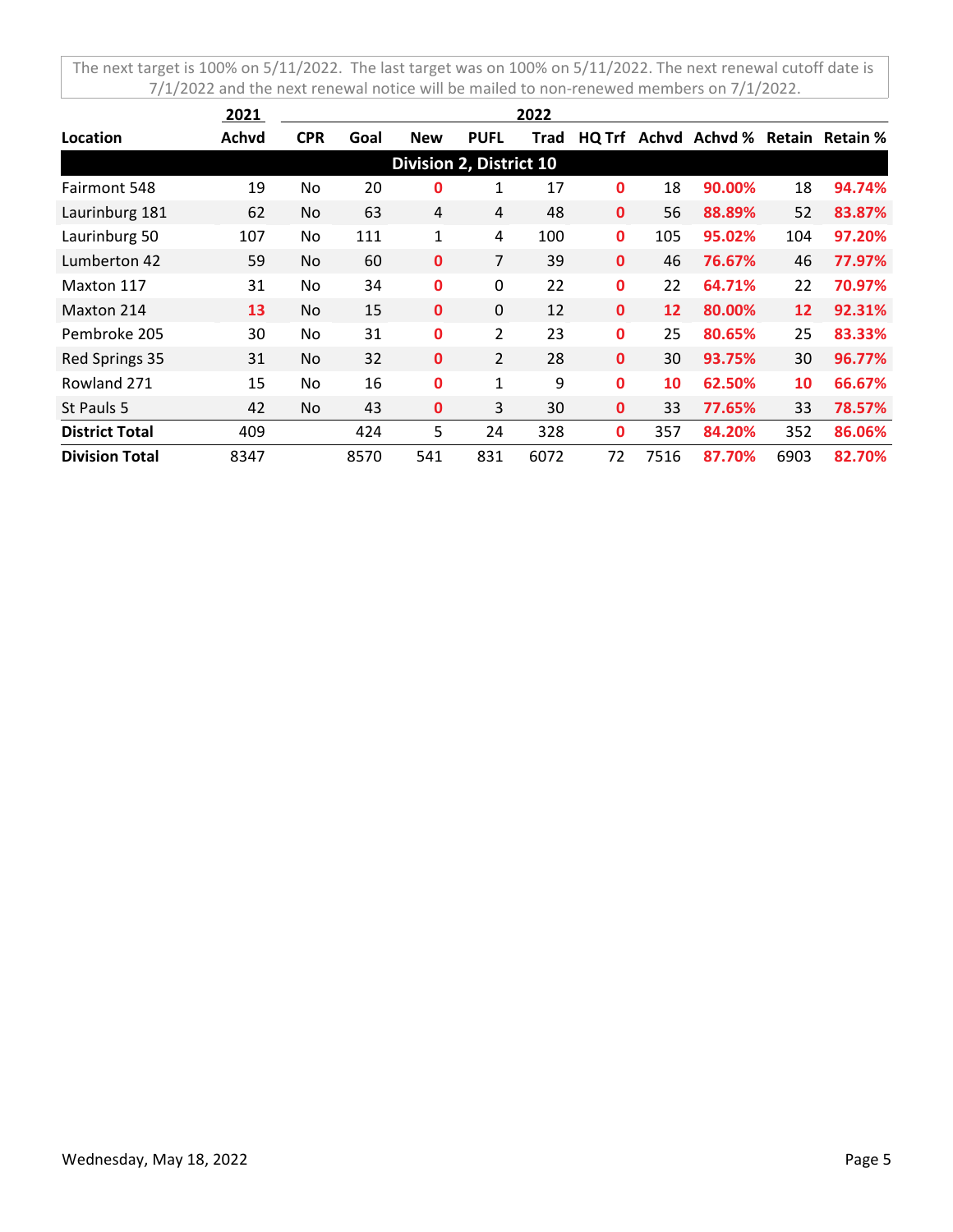|                       | 2021         |            |      |                |                         | 2022        |                  |      |                                      |      |         |
|-----------------------|--------------|------------|------|----------------|-------------------------|-------------|------------------|------|--------------------------------------|------|---------|
| Location              | <b>Achvd</b> | <b>CPR</b> | Goal | <b>New</b>     | <b>PUFL</b>             | <b>Trad</b> |                  |      | HQ Trf Achvd Achvd % Retain Retain % |      |         |
|                       |              |            |      |                | Division 3, District 11 |             |                  |      |                                      |      |         |
| Apex 124              | 165          | No         | 166  | 17             | 12                      | 135         | 6                | 170  | 102.41%                              | 147  | 89.09%  |
| Benson 109            | 408          | No         | 435  | 12             | 27                      | 333         | $\mathbf{1}$     | 373  | 85.85%                               | 360  | 88.24%  |
| <b>Cary 540</b>       | 37           | Yes        | 38   | 8              | 5                       | 29          | $\mathbf{1}$     | 43   | 113.16%                              | 34   | 91.89%  |
| Cary 67               | 280          | Yes        | 281  | $\overline{7}$ | 47                      | 189         | $\mathbf 0$      | 243  | 86.48%                               | 236  | 84.29%  |
| Clayton 518           | 49           | No         | 50   | 3              | 4                       | 32          | 1                | 40   | 80.00%                               | 36   | 73.47%  |
| Clayton 71            | 306          | Yes        | 307  | 11             | 35                      | 218         | $\mathbf{1}$     | 265  | 86.32%                               | 253  | 82.68%  |
| Four Oaks 346         | 114          | No         | 121  | 5              | 6                       | 81          | $\bf{0}$         | 92   | 76.35%                               | 87   | 76.32%  |
| Fuquay-Varina 116     | 1017         | No         | 1018 | 96             | 92                      | 794         | 38               | 1020 | 100.20%                              | 886  | 87.12%  |
| Garner 232            | 208          | No         | 209  | 3              | 18                      | 137         | $\mathbf{1}$     | 159  | 76.08%                               | 155  | 74.52%  |
| Kenly 328             | 34           | No         | 35   | $\mathbf 0$    | 3                       | 28          | $\mathbf 0$      | 31   | 89.86%                               | 31   | 91.18%  |
| Knightdale 529        | 60           | No         | 61   | $\mathbf 0$    | 1                       | 47          | $\mathbf 0$      | 48   | 78.69%                               | 48   | 80.00%  |
| Pine Level 405        | 104          | <b>No</b>  | 105  | $\mathbf{0}$   | 8                       | 81          | $\mathbf 0$      | 89   | 84.76%                               | 89   | 85.58%  |
| Raleigh 1             | 525          | Yes        | 526  | $\overline{2}$ | 82                      | 348         | $\mathbf 0$      | 432  | 82.13%                               | 430  | 81.90%  |
| Raleigh 157           | 118          | No         | 119  | $\mathbf{1}$   | 13                      | 65          | $\mathbf 0$      | 79   | 66.39%                               | 78   | 66.10%  |
| Raleigh 297           | 93           | No         | 94   | $\mathbf 0$    | 8                       | 51          | $\mathbf 0$      | 59   | 62.77%                               | 59   | 63.44%  |
| Selma 141             | 91           | No         | 92   | 5              | 8                       | 62          | $\mathbf 0$      | 75   | 81.52%                               | 70   | 76.92%  |
| Smithfield 132        | 64           | No         | 71   | 0              | 10                      | 52          | $\mathbf{1}$     | 63   | 88.73%                               | 62   | 96.88%  |
| Smithfield 270        | 57           | No         | 58   | $\overline{2}$ | 3                       | 45          | $\mathbf{0}$     | 50   | 86.21%                               | 48   | 84.21%  |
| Swift Creek 530       | 35           | No         | 36   | 0              | 3                       | 23          | $\mathbf 0$      | 26   | 72.22%                               | 26   | 74.29%  |
| Wake Forest 187       | 275          | Yes        | 276  | 3              | 27                      | 208         | $\mathbf 0$      | 238  | 86.23%                               | 235  | 85.45%  |
| Wendell 148           | 108          | No         | 112  | 6              | 12                      | 73          | $\mathbf 0$      | 91   | 81.25%                               | 85   | 78.70%  |
| Zebulon 363           | 16           | No         | 18   | 0              | 1                       | 16          | $\boldsymbol{0}$ | 17   | 94.44%                               | 17   | 106.25% |
| <b>District Total</b> | 4164         |            | 4227 | 181            | 425                     | 3047        | 50               | 3703 | 87.61%                               | 3472 | 83.38%  |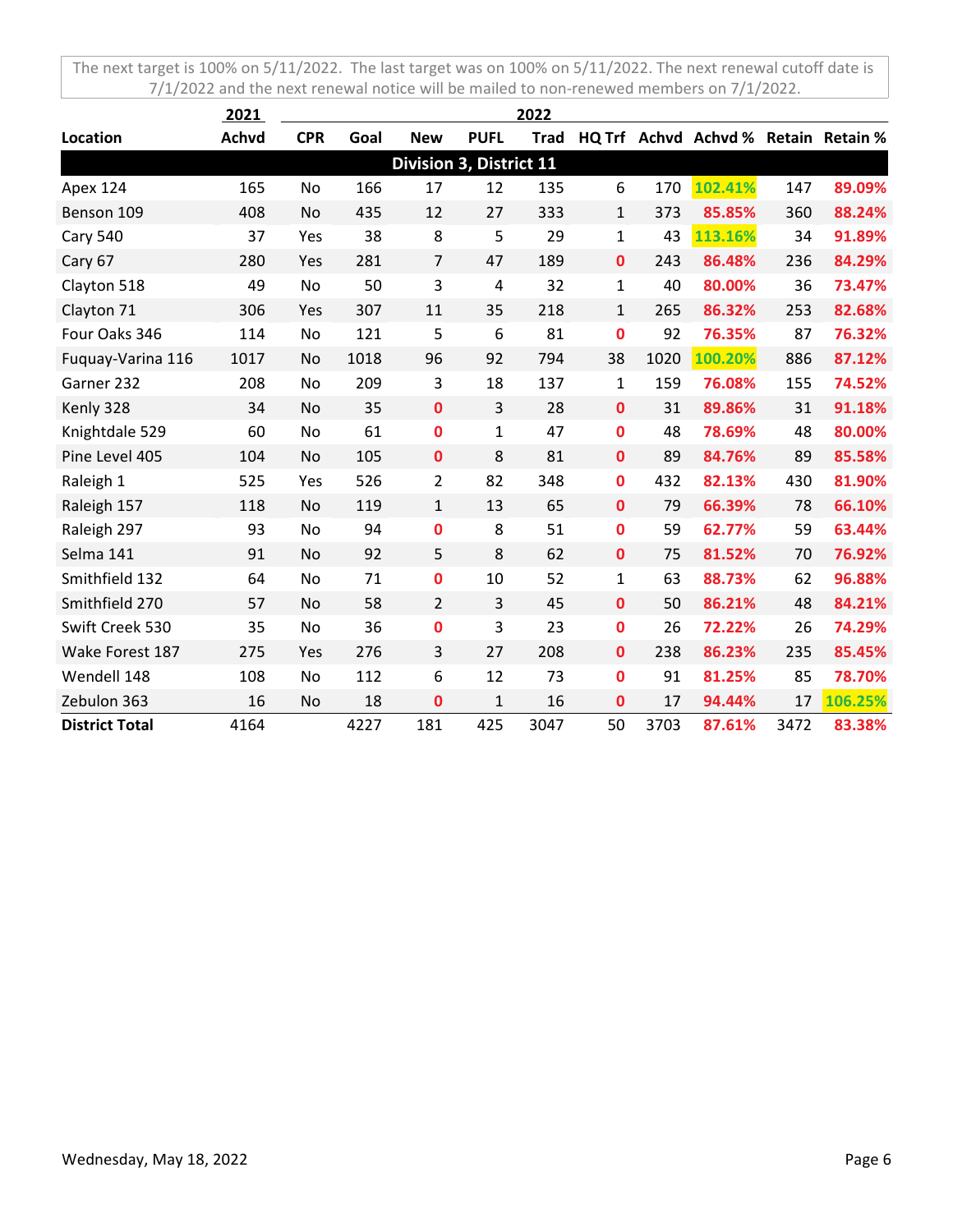|                       | 2021           |            |      |                         |                  | 2022        |                |              |                                      |      |         |
|-----------------------|----------------|------------|------|-------------------------|------------------|-------------|----------------|--------------|--------------------------------------|------|---------|
| Location              | <b>Achvd</b>   | <b>CPR</b> | Goal | <b>New</b>              | <b>PUFL</b>      | <b>Trad</b> |                |              | HQ Trf Achvd Achvd % Retain Retain % |      |         |
|                       |                |            |      | Division 3, District 12 |                  |             |                |              |                                      |      |         |
| Altamahaw 357         | 20             | No         | 21   | 1                       | $\mathbf 0$      | 14          | 0              | 15           | 71.43%                               | 14   | 70.00%  |
| Burlington 63         | 316            | No         | 317  | 9                       | 18               | 240         | $\overline{2}$ | 269          | 84.86%                               | 258  | 81.65%  |
| Chapel Hill 6         | 317            | No         | 318  | 28                      | 32               | 205         | $\mathbf{0}$   | 265          | 83.33%                               | 237  | 74.76%  |
| Durham 175            | 34             | No         | 41   | $\mathbf{1}$            | 6                | 33          | $\mathbf{1}$   | 41           | 100.00%                              | 39   | 114.71% |
| Durham 7              | 292            | Yes        | 293  | 18                      | 20               | 194         | $\mathbf{1}$   | 233          | 79.52%                               | 214  | 73.29%  |
| Graham 549            | 25             | No         | 30   | $\mathbf 0$             | $\mathbf{1}$     | 18          | $\mathbf 0$    | 19           | 64.41%                               | 19   | 76.00%  |
| Haw River 427         | 47             | No         | 49   | 3                       | $\mathbf{1}$     | 43          | $\mathbf{1}$   | 48           | 97.96%                               | 44   | 93.62%  |
| Lowes Grove 416       | 54             | No         | 55   | $\mathbf{1}$            | 9                | 38          | $\overline{2}$ | 50           | 90.91%                               | 47   | 87.04%  |
| Mebane 95             | 117            | <b>No</b>  | 118  | 3                       | 10               | 87          | $\mathbf{1}$   | 101          | 85.59%                               | 97   | 82.91%  |
| Prospect Hill 447     | 48             | No         | 49   | $\mathbf 0$             | $\mathbf{1}$     | 41          | $\mathbf{1}$   | 43           | 87.76%                               | 42   | 87.50%  |
| Schley 452            | 40             | <b>No</b>  | 41   | $\mathbf 0$             | 3                | 26          | $\mathbf 0$    | 29           | 70.73%                               | 29   | 72.50%  |
| Snow Camp 305         | 25             | No         | 30   | $\mathbf 0$             | $\mathbf{1}$     | 24          | $\mathbf 0$    | 25           | 83.33%                               | 25   | 100.00% |
| Yanceyville 210       | 56             | No         | 57   | 2                       | 3                | 30          | 1              | 36           | 63.16%                               | 33   | 58.93%  |
| Yanceyville 89        | 63             | No         | 64   | 4                       | $\overline{2}$   | 59          | $\mathbf 0$    | 65           | 101.56%                              | 61   | 96.83%  |
| <b>District Total</b> | 1454           |            | 1483 | 70                      | 107              | 1052        | 10             | 1239         | 83.58%                               | 1159 | 79.71%  |
|                       |                |            |      | Division 3, District 13 |                  |             |                |              |                                      |      |         |
| Angier 436            | 68             | Yes        | 71   | 4                       | 9                | 42          | 5              | 60           | 85.11%                               | 51   | 75.00%  |
| Broadway 347          | 29             | No         | 31   | 1                       | $\overline{2}$   | 23          | $\mathbf 0$    | 26           | 83.87%                               | 25   | 86.21%  |
| Dunn 59               | 201            | <b>No</b>  | 211  | 4                       | 10               | 167         | $\mathbf 0$    | 181          | 85.78%                               | 177  | 88.06%  |
| Goldston 292          | 19             | No         | 23   | $\mathbf 0$             | $\overline{2}$   | 16          | $\mathbf 0$    | 18           | 80.00%                               | 18   | 94.74%  |
| Lillington 28         | 60             | No         | 62   | 0                       | 9                | 38          | $\bf{0}$       | 47           | 76.42%                               | 47   | 78.33%  |
| Pittsboro 283         | 32             | <b>No</b>  | 33   | $\mathbf 0$             | $\overline{2}$   | 24          | $\mathbf 0$    | 26           | 78.79%                               | 26   | 81.25%  |
| <b>Sanford 237</b>    | $\overline{2}$ | No         |      | $\mathbf 0$             | $\mathbf{1}$     | $\bf{0}$    | $\mathbf 0$    | $\mathbf{1}$ |                                      | 1    | 50.00%  |
| Sanford 382           | 306            | Yes        | 307  | 14                      | 57               | 197         | $\mathbf{1}$   | 269          | 87.62%                               | 254  | 83.01%  |
| Siler City 277        | 9              | No         | 15   | 1                       | $\boldsymbol{0}$ | 9           | $\bf{0}$       | 10           | 66.67%                               | 9    | 100.00% |
| Siler City 93         | 41             | No         | 42   | $\overline{2}$          | 0                | 32          | 0              | 34           | 80.95%                               | 32   | 78.05%  |
| <b>District Total</b> | 767            |            | 794  | 26                      | 92               | 548         | 6              | 672          | 84.69%                               | 640  | 83.44%  |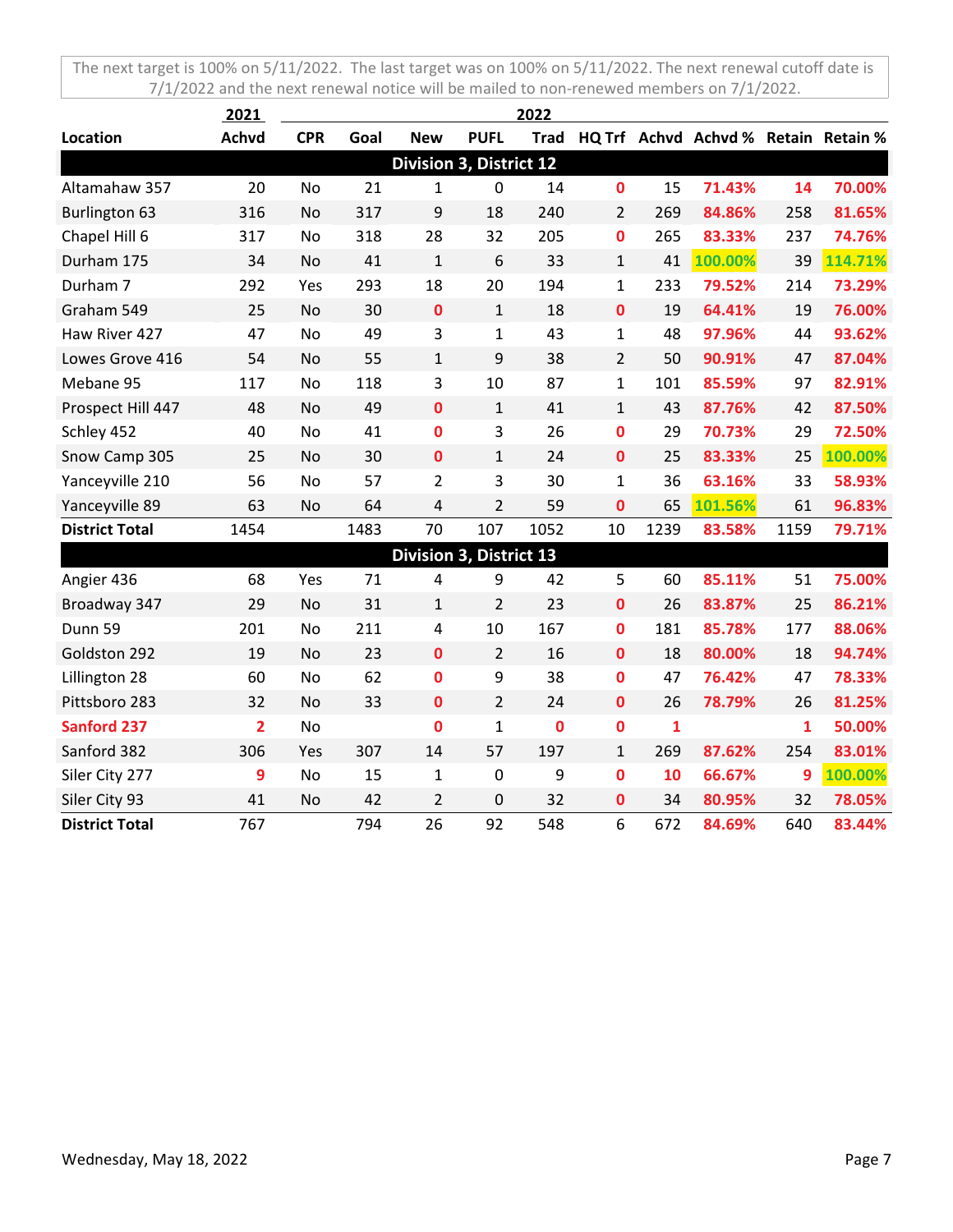|                            | 2021         |            |      |                         |                | 2022        |              |      |                                      |      |         |
|----------------------------|--------------|------------|------|-------------------------|----------------|-------------|--------------|------|--------------------------------------|------|---------|
| Location                   | <b>Achvd</b> | <b>CPR</b> | Goal | <b>New</b>              | <b>PUFL</b>    | <b>Trad</b> |              |      | HQ Trf Achvd Achvd % Retain Retain % |      |         |
|                            |              |            |      | Division 3, District 14 |                |             |              |      |                                      |      |         |
| <b>Eden 254</b>            | 72           | No         | 73   | 0                       | 4              | 54          | 0            | 58   | 79.45%                               | 58   | 80.56%  |
| Greensboro 267             | 41           | No         | 42   | $\overline{2}$          | 3              | 29          | $\mathbf{0}$ | 34   | 80.95%                               | 32   | 78.05%  |
| Greensboro 386             | 202          | No         | 220  | 4                       | 29             | 134         | 1            | 168  | 76.36%                               | 163  | 80.69%  |
| Greensboro 53              | 452          | No         | 459  | 6                       | 40             | 343         | $\mathbf{1}$ | 390  | 84.97%                               | 383  | 84.73%  |
| <b>Guilford College 83</b> | 82           | No         | 83   | 0                       | 14             | 44          | 0            | 58   | 69.88%                               | 58   | 70.73%  |
| High Point 87              | 284          | No         | 285  | 8                       | 24             | 250         | 1            | 283  | 99.30%                               | 274  | 96.48%  |
| Madison 80                 | 53           | No         | 54   | 0                       | 3              | 38          | 0            | 41   | 75.93%                               | 41   | 77.36%  |
| Mayodan 534                | 112          | No         | 113  | 5                       | 6              | 97          | 6            | 114  | 100.88%                              | 103  | 91.96%  |
| Reidsville 199             | 15           | No         | 17   | 1                       | $\overline{2}$ | 13          | $\mathbf{0}$ | 16   | 96.97%                               | 15   | 100.00% |
| Reidsville 79              | 95           | Yes        | 99   | 3                       | 9              | 72          | $\mathbf 0$  | 84   | 85.28%                               | 81   | 85.26%  |
| <b>District Total</b>      | 1408         |            | 1444 | 29                      | 134            | 1074        | 9            | 1246 | 86.29%                               | 1208 | 85.80%  |
|                            |              |            |      | Division 3, District 15 |                |             |              |      |                                      |      |         |
| Asheboro 45                | 247          | Yes        | 249  | 19                      | 25             | 175         | 9            | 228  | 91.57%                               | 200  | 80.97%  |
| Lexington 255              | 56           | No         | 63   | $\mathbf{1}$            | $\overline{2}$ | 53          | 0            | 56   | 88.89%                               | 55   | 98.21%  |
| Lexington 8                | 393          | No         | 418  | 0                       | 53             | 280         | 0            | 333  | 79.76%                               | 333  | 84.73%  |
| Liberty 81                 | 191          | No         | 192  | 9                       | 19             | 166         | 4            | 198  | 103.13%                              | 185  | 96.86%  |
| Reeds 162                  | 34           | No         | 36   | 0                       | 5              | 27          | 0            | 32   | 90.14%                               | 32   | 94.12%  |
| Thomasville 284            | 14           | No         | 17   | 1                       | $\overline{4}$ | 11          | 6            | 22   | 129.41%                              | 15   | 107.14% |
| <b>District Total</b>      | 935          |            | 974  | 30                      | 108            | 712         | 19           | 869  | 89.22%                               | 820  | 87.70%  |
| <b>Division Total</b>      | 8728         |            | 8921 | 336                     | 866            | 6433        | 94           | 7729 | 86.64%                               | 7299 | 83.63%  |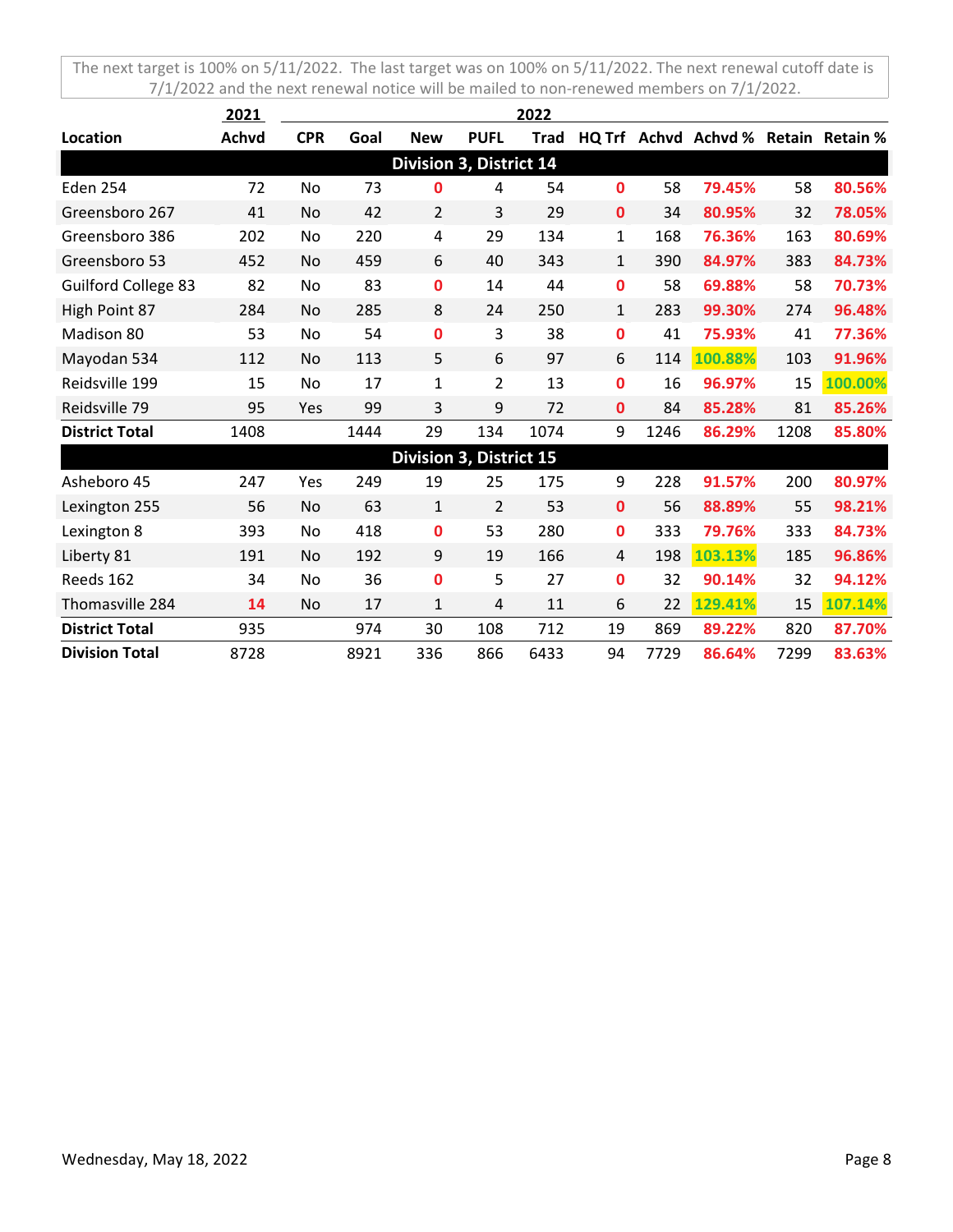|                       | 2021         |            |      |                                |                | 2022           |                |      |                                      |                |         |
|-----------------------|--------------|------------|------|--------------------------------|----------------|----------------|----------------|------|--------------------------------------|----------------|---------|
| Location              | <b>Achvd</b> | <b>CPR</b> | Goal | <b>New</b>                     | <b>PUFL</b>    | <b>Trad</b>    |                |      | HQ Trf Achvd Achvd % Retain Retain % |                |         |
|                       |              |            |      | <b>Division 4, District 16</b> |                |                |                |      |                                      |                |         |
| Aberdeen 72           | 99           | No         | 100  | 3                              | 13             | 71             | $\mathbf 0$    | 87   | 87.00%                               | 84             | 84.85%  |
| Carthage 12           | 175          | No         | 176  | 6                              | 9              | 132            | $\overline{2}$ | 149  | 84.66%                               | 141            | 80.57%  |
| Ellerbe 73            |              | No         |      | 18                             | 0              | $\overline{2}$ | $\mathbf 0$    | 20   |                                      | $\overline{2}$ |         |
| Hamlet 49             | 69           | No         | 76   | $\overline{2}$                 | 6              | 59             | $\mathbf 0$    | 67   | 88.74%                               | 65             | 94.20%  |
| Mt Gilead 92          | 28           | No         | 30   | $\pmb{0}$                      | $\mathbf{1}$   | 23             | $\mathbf 0$    | 24   | 80.00%                               | 24             | 85.71%  |
| Pinehurst 350         | 101          | No         | 102  | $\overline{2}$                 | 16             | 74             | $\mathbf{1}$   | 93   | 91.18%                               | 90             | 89.11%  |
| Raeford 20            | 59           | No         | 66   | 0                              | 15             | 27             | $\mathbf 0$    | 42   | 63.64%                               | 42             | 71.19%  |
| Rockingham 147        | 132          | No         | 133  | $\overline{2}$                 | 17             | 93             | $\mathbf{1}$   | 113  | 84.96%                               | 110            | 83.33%  |
| Southern Pines 177    | 65           | Yes        | 66   | 8                              | 7              | 53             | $\mathbf 0$    | 68   | 103.03%                              | 60             | 92.31%  |
| <b>Troy 159</b>       | 62           | No         | 63   | 5                              | 5              | 54             | $\mathbf 0$    | 64   | 101.59%                              | 59             | 95.16%  |
| Troy 358              | 13           | No         | 15   | 0                              | 0              | 13             | $\mathbf 0$    | 13   | 89.66%                               | 13             | 100.00% |
| <b>Vass 296</b>       | 105          | Yes        | 106  | 4                              | 16             | 74             | $\mathbf 0$    | 94   | 88.68%                               | 90             | 85.71%  |
| <b>West End 303</b>   | 3            | No         |      | $\bf{0}$                       | $\mathbf 1$    | 2              | $\mathbf 0$    | 3    |                                      | 3              | 100.00% |
| <b>District Total</b> | 911          |            | 932  | 50                             | 106            | 677            | $\overline{4}$ | 837  | 89.81%                               | 783            | 85.95%  |
|                       |              |            |      | Division 4, District 17        |                |                |                |      |                                      |                |         |
| Albemarle 520         | 96           | No         | 97   | 1                              | 3              | 81             | $\mathbf{1}$   | 86   | 88.66%                               | 84             | 87.50%  |
| Albemarle 76          | 95           | No         | 96   | 6                              | 10             | 74             | $\mathbf 0$    | 90   | 93.75%                               | 84             | 88.42%  |
| Concord 172           | 12           | No         | 15   | $\bf{0}$                       | $\overline{2}$ | 6              | $\mathbf 0$    | 8    | 53.33%                               | 8              | 66.67%  |
| Concord 51            | 376          | Yes        | 377  | 16                             | 39             | 281            | $\mathbf 0$    | 336  | 89.12%                               | 320            | 85.11%  |
| Harrisburg 523        | 57           | No         | 62   | $\overline{2}$                 | 3              | 46             | $\mathbf 0$    | 51   | 82.93%                               | 49             | 85.96%  |
| Indian Trail 458      | 103          | Yes        | 107  | 6                              | 6              | 84             | $\mathbf 0$    | 96   | 89.72%                               | 90             | 87.38%  |
| Kannapolis 115        | 173          | No         | 176  | $\overline{7}$                 | 16             | 140            | $\mathbf 0$    | 163  | 92.61%                               | 156            | 90.17%  |
| Marshville 121        | 41           | No         | 42   | 1                              | 3              | 30             | $\mathbf 0$    | 34   | 80.95%                               | 33             | 80.49%  |
| Marshville 446        | 28           | No         | 29   | $\mathbf{1}$                   | $\mathbf{1}$   | 16             | $\mathbf 0$    | 18   | 62.07%                               | 17             | 60.71%  |
| Midland 433           | 80           | No         | 81   | $\overline{7}$                 | 4              | 67             | $\mathbf 0$    | 78   | 96.30%                               | 71             | 88.75%  |
| Monroe 212            | 20           | No         | 22   | 1                              | 3              | 17             | $\mathbf 0$    | 21   | 97.67%                               | 20             | 100.00% |
| Monroe 27             | 145          | No         | 146  | 5                              | 18             | 116            | $\pmb{0}$      | 139  | 95.21%                               | 134            | 92.41%  |
| Mt Pleasant 301       | 25           | No         | 26   | $\pmb{0}$                      | 6              | 14             | $\pmb{0}$      | 20   | 76.92%                               | 20             | 80.00%  |
| New Salem 440         | 72           | No         | 82   | $\pmb{0}$                      | 3              | 64             | $\pmb{0}$      | 67   | 81.71%                               | 67             | 93.06%  |
| Unionville 535        | 168          | No         | 169  | 9                              | 5              | 144            | $\mathbf{1}$   | 159  | 94.08%                               | 149            | 88.69%  |
| Waxhaw 208            | 189          | Yes        | 190  | 6                              | 21             | 149            | $\pmb{0}$      | 176  | 92.63%                               | 170            | 89.95%  |
| Wingate 431           | 27           | No         | 28   | $\mathbf{1}$                   | $\pmb{0}$      | 29             | $\pmb{0}$      | 30   | 107.14%                              | 29             | 107.41% |
| <b>District Total</b> | 1707         |            | 1744 | 69                             | 143            | 1358           | $\overline{2}$ | 1572 | 90.14%                               | 1501           | 87.93%  |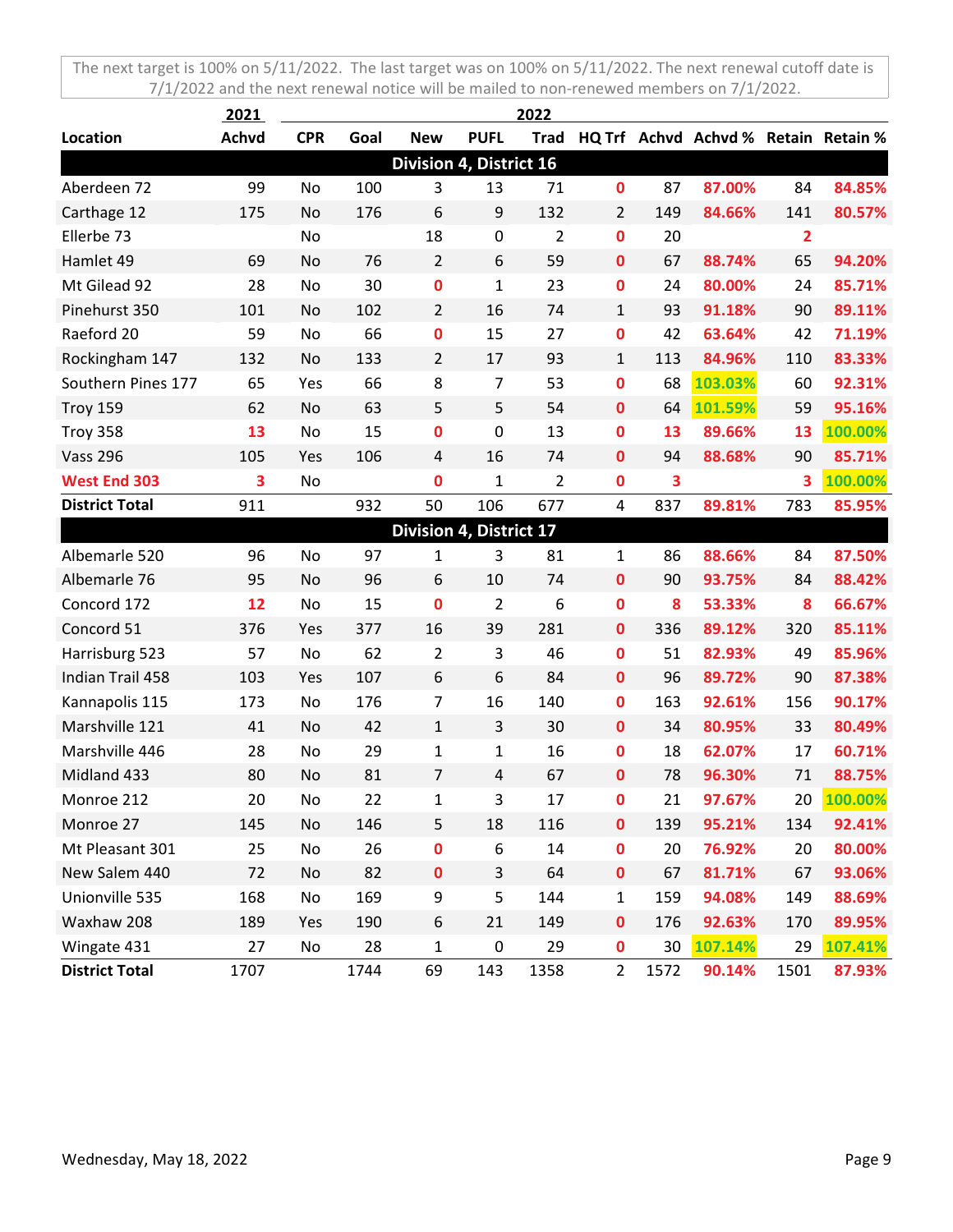|                       | 2021         |            |      |                         |                  | 2022        |                  |      |                                      |      |         |
|-----------------------|--------------|------------|------|-------------------------|------------------|-------------|------------------|------|--------------------------------------|------|---------|
| Location              | <b>Achvd</b> | <b>CPR</b> | Goal | <b>New</b>              | <b>PUFL</b>      | <b>Trad</b> |                  |      | HQ Trf Achvd Achvd % Retain Retain % |      |         |
|                       |              |            |      | Division 4, District 18 |                  |             |                  |      |                                      |      |         |
| Clemmons 119          | 70           | No         | 71   | 0                       | 9                | 41          | $\mathbf 0$      | 50   | 70.42%                               | 50   | 71.43%  |
| East Bend 336         | 310          | No         | 311  | 3                       | 9                | 290         | $\mathbf 0$      | 302  | 97.11%                               | 299  | 96.45%  |
| Kernersville 36       | 197          | No         | 198  | 4                       | 17               | 141         | 8                | 170  | 85.86%                               | 158  | 80.20%  |
| King 290              | 374          | No         | 396  | 10                      | 25               | 303         | 4                | 342  | 86.36%                               | 328  | 87.70%  |
| Lewisville 522        | 192          | No         | 193  | 27                      | 20               | 148         | $\mathbf{1}$     | 196  | 101.55%                              | 168  | 87.50%  |
| Mount Airy 123        | 142          | No         | 146  | 7                       | 18               | 102         | $\mathbf 0$      | 127  | 87.29%                               | 120  | 84.51%  |
| Pilot Mountain 142    | 16           | No         | 18   | 0                       | $\overline{2}$   | 7           | $\mathbf 0$      | 9    | 50.00%                               | 9    | 56.25%  |
| Sandy Ridge 140       | 24           | No         | 25   | $\mathbf 0$             | $\boldsymbol{0}$ | 19          | $\mathbf 0$      | 19   | 76.00%                               | 19   | 79.17%  |
| Sparta 542            | 48           | No         | 50   | 0                       | $\overline{2}$   | 40          | $\mathbf{1}$     | 43   | 86.87%                               | 42   | 87.50%  |
| Winston-Salem 128     | 49           | No         | 50   | $\mathbf 0$             | 4                | 34          | $\mathbf{1}$     | 39   | 78.00%                               | 38   | 77.55%  |
| Winston-Salem 220     | 30           | No         | 40   | $\overline{2}$          | 12               | 9           | $\bf{0}$         | 23   | 58.23%                               | 21   | 70.00%  |
| Winston-Salem 453     | 18           | No         | 19   | 0                       | $\mathbf{1}$     | 18          | $\mathbf 0$      | 19   | 100.00%                              | 19   | 105.56% |
| Winston-Salem 55      | 411          | No         | 412  | 29                      | 36               | 276         | $\mathbf 0$      | 341  | 82.87%                               | 312  | 75.91%  |
| Yadkinville 505       | 48           | No         | 50   | 2                       | 4                | 41          | $\mathbf 0$      | 47   | 94.00%                               | 45   | 93.75%  |
| <b>District Total</b> | 1929         |            | 1977 | 84                      | 159              | 1469        | 15               | 1727 | 87.35%                               | 1628 | 84.40%  |
|                       |              |            |      | Division 4, District 19 |                  |             |                  |      |                                      |      |         |
| China Grove 185       | 58           | Yes        | 60   | 0                       | 5                | 46          | $\mathbf 0$      | 51   | 85.00%                               | 51   | 87.93%  |
| Cooleemee 54          | 42           | No         | 43   | 5                       | 1                | 27          | $\mathbf 0$      | 33   | 76.74%                               | 28   | 66.67%  |
| Faith 327             | 138          | Yes        | 142  | $\overline{7}$          | 9                | 121         | $\mathbf{1}$     | 138  | 97.18%                               | 130  | 94.20%  |
| Harmony 113           | 94           | No         | 98   | 3                       | 8                | 80          | $\mathbf 0$      | 91   | 92.86%                               | 88   | 93.62%  |
| Landis 146            | 40           | No         | 44   | 4                       | $\boldsymbol{0}$ | 28          | $\mathbf 0$      | 32   | 73.56%                               | 28   | 70.00%  |
| Mocksville 174        | 45           | No         | 46   | $\mathbf 0$             | $\overline{4}$   | 24          | $\mathbf 0$      | 28   | 60.87%                               | 28   | 62.22%  |
| Mooresville 66        | 115          | No         | 116  | 1                       | 9                | 78          | $\mathbf 0$      | 88   | 75.86%                               | 87   | 75.65%  |
| Rockwell 112          | 57           | No         | 63   | $\mathbf 0$             | $\overline{7}$   | 33          | $\mathbf 0$      | 40   | 63.49%                               | 40   | 70.18%  |
| Salisbury 106         | 136          | No         | 137  | 4                       | 14               | 85          | $\mathbf 0$      | 103  | 75.18%                               | 99   | 72.79%  |
| Salisbury 107         | 106          | Yes        | 122  | 2                       | 10               | 86          | $\mathbf 0$      | 98   | 80.33%                               | 96   | 90.57%  |
| Salisbury 14          | 95           | No         | 96   | 14                      | $\overline{7}$   | 73          | $\boldsymbol{0}$ | 94   | 97.92%                               | 80   | 84.21%  |
| Salisbury 342         | 364          | Yes        | 372  | 10                      | 50               | 266         | 16               | 342  | 92.06%                               | 316  | 86.81%  |
| Statesville 217       | 51           | No         | 57   | 3                       | 5                | 46          | $\pmb{0}$        | 54   | 95.58%                               | 51   | 100.00% |
| Statesville 65        | 215          | No         | 219  | $\overline{7}$          | 17               | 158         | $\mathbf 1$      | 183  | 83.56%                               | 175  | 81.40%  |
| Troutman 401          | 57           | No         | 58   | $\overline{2}$          | $\overline{2}$   | 48          | $\mathbf{1}$     | 53   | 91.38%                               | 50   | 87.72%  |
| <b>District Total</b> | 1613         |            | 1672 | 62                      | 148              | 1199        | 19               | 1428 | 85.43%                               | 1347 | 83.51%  |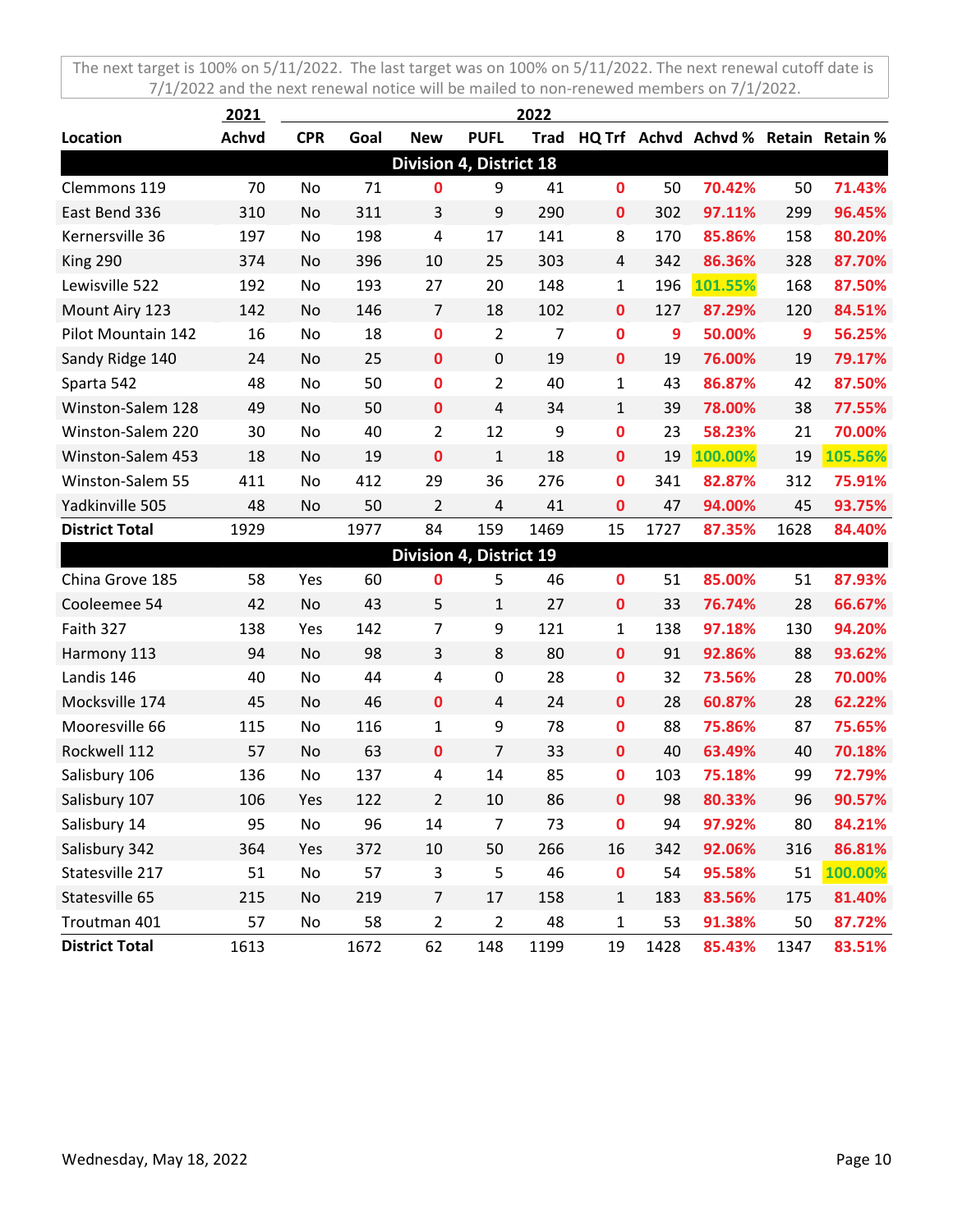|                                | 2021         | 2022       |      |                |             |      |                |      |                               |      |        |
|--------------------------------|--------------|------------|------|----------------|-------------|------|----------------|------|-------------------------------|------|--------|
| Location                       | <b>Achvd</b> | <b>CPR</b> | Goal | <b>New</b>     | <b>PUFL</b> | Trad | HQ Trf         |      | Achvd Achvd % Retain Retain % |      |        |
| <b>Division 4, District 20</b> |              |            |      |                |             |      |                |      |                               |      |        |
| Charlotte 221                  | 86           | Yes        | 87   | 0              | 10          | 56   | 0              | 66   | 75.86%                        | 66   | 76.74% |
| Charlotte 262                  | 261          | No         | 262  | 63             | 32          | 204  | $\mathbf{1}$   | 300  | 114.50%                       | 236  | 90.42% |
| Charlotte 345                  | 43           | No         | 44   | 0              | 5           | 19   | $\mathbf{0}$   | 24   | 54.55%                        | 24   | 55.81% |
| Charlotte 380                  | 61           | No.        | 84   | $\mathbf{0}$   | 24          | 13   | $\mathbf{0}$   | 37   | 44.31%                        | 37   | 60.66% |
| Charlotte 400                  | 63           | No         | 64   | 5              | 6           | 41   | $\mathbf{0}$   | 52   | 81.25%                        | 47   | 74.60% |
| Charlotte 9                    | 120          | No.        | 121  | $\mathbf{1}$   | 8           | 87   | $\mathbf{0}$   | 96   | 79.34%                        | 95   | 79.17% |
| Cornelius 86                   | 124          | No         | 125  | 1              | 9           | 102  | $\mathbf{1}$   | 113  | 90.40%                        | 111  | 89.52% |
| Huntersville 321               | 187          | No         | 188  | 18             | 15          | 154  | 5              | 192  | 102.13%                       | 169  | 90.37% |
| Matthews 235                   | 290          | No         | 291  | 7              | 13          | 235  | 3              | 258  | 88.66%                        | 248  | 85.52% |
| Mint Hill 555                  | 109          | No         | 110  | 5              | 10          | 75   | $\overline{2}$ | 92   | 83.64%                        | 85   | 77.98% |
| Newell 287                     | 32           | No         | 33   | 1              | 7           | 20   | $\mathbf 0$    | 28   | 84.85%                        | 27   | 84.38% |
| Paw Creek 353                  | 295          | No         | 297  | $\overline{2}$ | 38          | 196  | $\mathbf{0}$   | 236  | 79.60%                        | 234  | 79.32% |
| Pineville 337                  | 76           | No         | 77   | 0              | 5           | 42   | 0              | 47   | 61.04%                        | 47   | 61.84% |
| <b>District Total</b>          | 1747         |            | 1782 | 103            | 182         | 1244 | 12             | 1541 | 86.48%                        | 1426 | 81.63% |
| <b>Division Total</b>          | 7907         |            | 8107 | 368            | 738         | 5947 | 52             | 7105 | 87.65%                        | 6685 | 84.55% |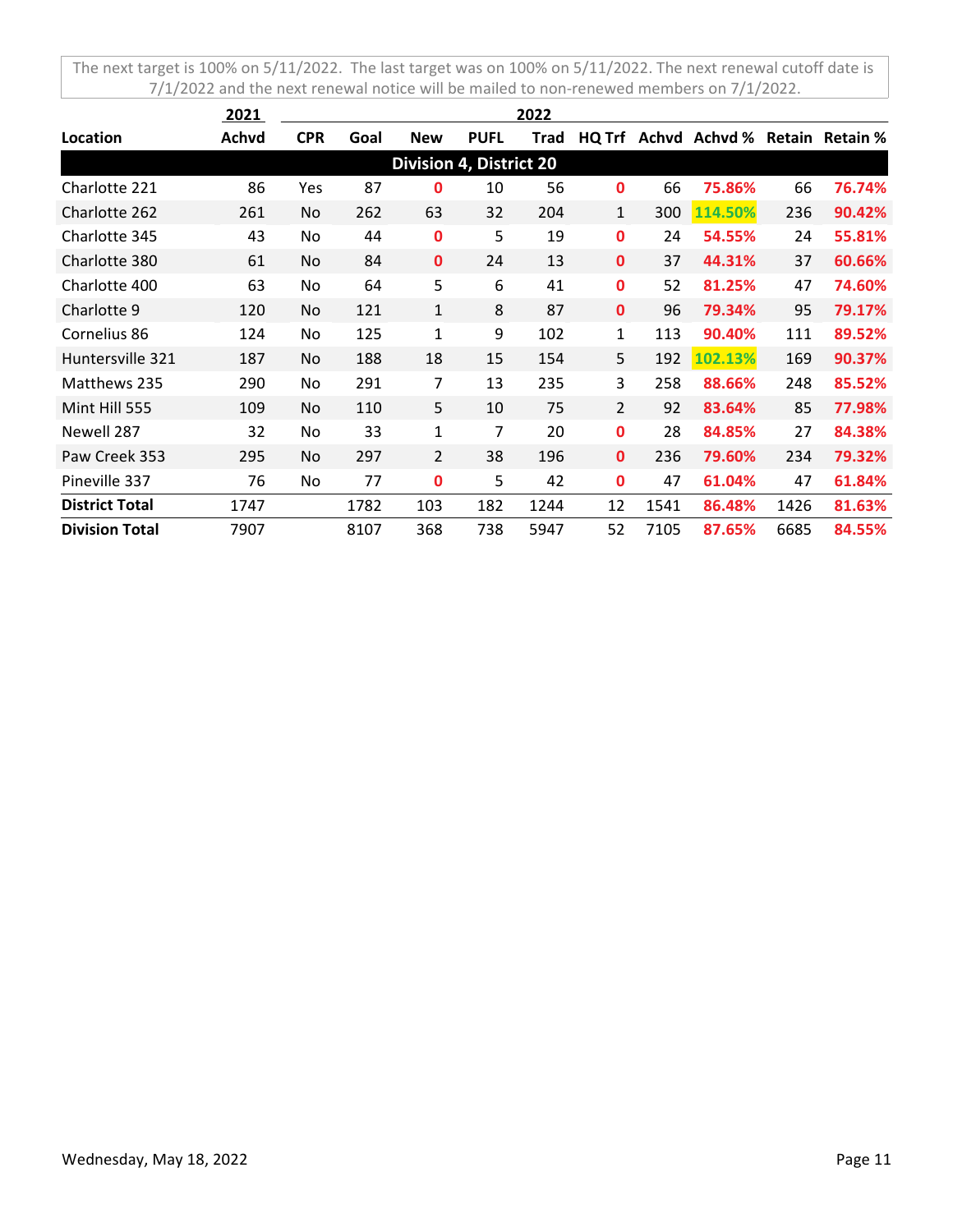|                                | <u> 2021 </u>           | 2022       |      |                |                |             |                |      |                                      |      |         |
|--------------------------------|-------------------------|------------|------|----------------|----------------|-------------|----------------|------|--------------------------------------|------|---------|
| Location                       | Achvd                   | <b>CPR</b> | Goal | <b>New</b>     | <b>PUFL</b>    | <b>Trad</b> |                |      | HQ Trf Achvd Achvd % Retain Retain % |      |         |
| <b>Division 5, District 21</b> |                         |            |      |                |                |             |                |      |                                      |      |         |
| <b>Blowing Rock 256</b>        | $\overline{\mathbf{z}}$ | No         | 15   | 0              | $\overline{2}$ | 3           | 0              | 5    | 33.33%                               | 5    | 71.43%  |
| Boone 130                      | 179                     | Yes        | 180  | 1              | 20             | 134         | 8              | 163  | 90.56%                               | 154  | 86.03%  |
| Glen Alpine 395                | 15                      | No         | 16   | 0              | 3              | 12          | 0              | 15   | 93.75%                               | 15   | 100.00% |
| Granite Falls 209              | 53                      | No         | 60   | 0              | $\overline{4}$ | 42          | 0              | 46   | 76.67%                               | 46   | 86.79%  |
| Hudson 392                     | 104                     | No         | 105  | 13             | 9              | 90          | $\mathbf{1}$   | 113  | 107.62%                              | 99   | 95.19%  |
| Lansing 275                    | 98                      | No         | 104  | $\bf{0}$       | 4              | 78          | $\mathbf 0$    | 82   | 79.23%                               | 82   | 83.67%  |
| Lenoir 29                      | 216                     | No         | 217  | 22             | 14             | 187         | 3              | 226  | 104.15%                              | 201  | 93.06%  |
| Morganton 21                   | 42                      | No         | 43   | $\mathbf 0$    | 3              | 30          | $\mathbf 0$    | 33   | 76.74%                               | 33   | 78.57%  |
| Morganton 322                  | 20                      | No         | 22   | 0              | 2              | 16          | 0              | 18   | 81.82%                               | 18   | 90.00%  |
| Morganton 506                  | 16                      | No         | 17   | $\pmb{0}$      | $\mathbf{1}$   | 12          | $\mathbf 0$    | 13   | 76.47%                               | 13   | 81.25%  |
| N Wilksboro 31                 | 114                     | No         | 115  | 4              | 14             | 73          | 0              | 91   | 79.13%                               | 87   | 76.32%  |
| Taylorsville 170               | 53                      | No         | 56   | 5              | 2              | 43          | 0              | 50   | 89.29%                               | 45   | 84.91%  |
| Valdese 234                    | 155                     | No         | 166  | 19             | 12             | 120         | $\mathbf 0$    | 151  | 91.24%                               | 132  | 85.16%  |
| <b>District Total</b>          | 1072                    |            | 1115 | 64             | 90             | 840         | 12             | 1006 | 90.22%                               | 930  | 86.75%  |
| <b>Division 5, District 22</b> |                         |            |      |                |                |             |                |      |                                      |      |         |
| Belmont 144                    | 200                     | No         | 220  | 7              | $\overline{7}$ | 157         | $\overline{2}$ | 173  | 78.82%                               | 164  | 82.00%  |
| Belmont 180                    | 19                      | No         | 27   | 4              | $\mathbf{1}$   | 19          | $\mathbf 0$    | 24   | 90.57%                               | 20   | 105.26% |
| Bessemer City 243              | 99                      | No         | 111  | 4              | 13             | 67          | $\mathbf{1}$   | 85   | 76.58%                               | 80   | 80.81%  |
| Cherryville 100                | 178                     | No         | 179  | $\mathbf{1}$   | 9              | 118         | $\mathbf 0$    | 128  | 71.51%                               | 127  | 71.35%  |
| Denver 455                     | 57                      | No         | 58   | 0              | 6              | 40          | 0              | 46   | 79.31%                               | 46   | 80.70%  |
| Gastonia 23                    | 297                     | No         | 298  | 3              | 29             | 202         | $\mathbf{1}$   | 235  | 78.86%                               | 231  | 77.78%  |
| Hickory 48                     | 784                     | No         | 815  | 19             | 70             | 620         | $\overline{2}$ | 711  | 87.29%                               | 690  | 88.01%  |
| Hickory 544                    | 150                     | No         | 178  | 12             | 6              | 115         | $\mathbf{1}$   | 134  | 75.28%                               | 121  | 80.67%  |
| Lincolnton 30                  | 263                     | Yes        | 278  | 12             | 16             | 231         | $\mathbf{1}$   | 260  | 93.69%                               | 247  | 93.92%  |
| Maiden 240                     | 51                      | No         | 69   | 0              | 5              | 39          | 0              | 44   | 64.23%                               | 44   | 86.27%  |
| Newton 16                      | 424                     | No         | 463  | 1              | 37             | 277         | $\mathbf 0$    | 315  | 68.03%                               | 314  | 74.06%  |
| Stanley 266                    | 100                     | No         | 104  | $\mathbf{1}$   | 9              | 69          | 0              | 79   | 76.33%                               | 78   | 78.00%  |
| <b>District Total</b>          | 2622                    |            | 2797 | 64             | 208            | 1954        | 8              | 2234 | 79.87%                               | 2162 | 82.46%  |
| <b>Division 5, District 23</b> |                         |            |      |                |                |             |                |      |                                      |      |         |
| Chimney Rock 437               | 22                      | No         | 23   | 0              | $\overline{2}$ | 18          | $\mathbf 0$    | 20   | 86.96%                               | 20   | 90.91%  |
| Fallston 527                   | 34                      | No         | 37   | $\overline{2}$ | 3              | 23          | 3              | 31   | 84.93%                               | 26   | 76.47%  |
| Forest City 74                 | 122                     | No         | 133  | $\mathbf{1}$   | 10             | 99          | 12             | 122  | 91.73%                               | 109  | 89.34%  |
| Henrietta 423                  | 80                      | Yes        | 81   | $\pmb{0}$      | 3              | 62          | $\mathbf{1}$   | 66   | 81.48%                               | 65   | 81.25%  |
| Kings Mountain 155             | 170                     | No         | 171  | 10             | 15             | 123         | $\mathbf{1}$   | 149  | 87.13%                               | 138  | 81.18%  |
| Shelby 82                      | 269                     | No         | 289  | 8              | 18             | 204         | 4              | 234  | 81.11%                               | 222  | 82.53%  |
| <b>District Total</b>          | 697                     |            | 733  | 21             | 51             | 529         | 21             | 622  | 84.86%                               | 580  | 83.21%  |